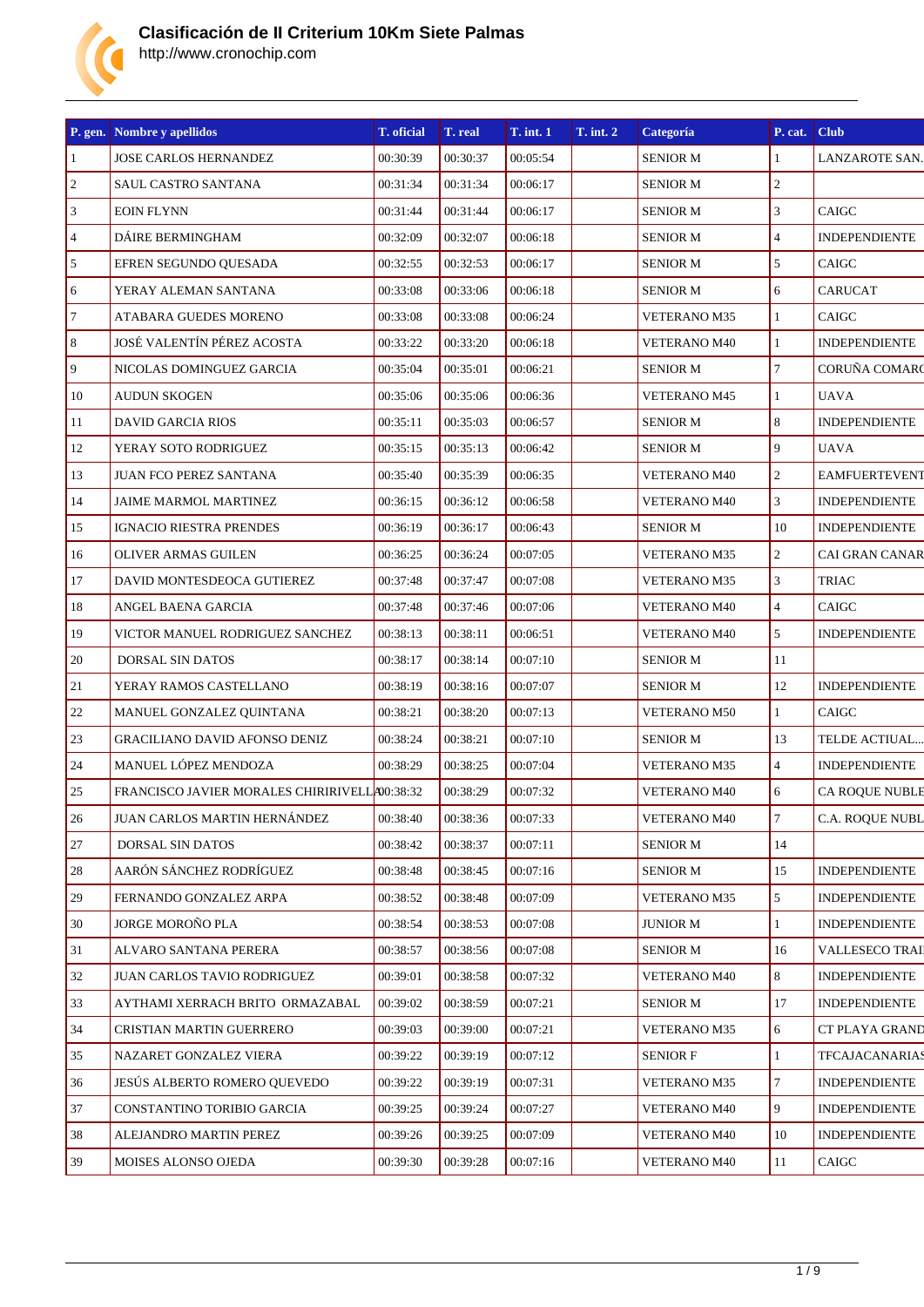

| $\vert$ 40 | VALENTÍN RODRÍGUEZ BORDÓN                   | 00:39:33 | 00:39:28 | 00:07:25 | <b>SENIOR M</b>     | 18             | <b>INDEPENDIENTE</b> |
|------------|---------------------------------------------|----------|----------|----------|---------------------|----------------|----------------------|
| 41         | JOSE MANUEL SANTANA BERMUDEZ                | 00:39:34 | 00:39:30 | 00:07:17 | <b>VETERANO M40</b> | 12             | <b>INDEPENDIENTE</b> |
| 42         | <b>AROA MERINO BETANCOR</b>                 | 00:39:37 | 00:39:35 | 00:07:12 | <b>SENIOR F</b>     | $\overline{c}$ |                      |
| 43         | NORMAN DOLOL                                | 00:39:57 | 00:39:55 | 00:07:11 | <b>SENIOR M</b>     | 19             |                      |
| 44         | JUAN MANUEL SANTANA MORENO                  | 00:40:07 | 00:40:05 | 00:07:36 | <b>VETERANO M55</b> | $\mathbf{1}$   | <b>CARUCAT</b>       |
| 45         | JORGE LUIS JIMÉNEZ RAMOS                    | 00:40:12 | 00:40:08 | 00:07:41 | <b>VETERANO M40</b> | 13             | <b>INDEPENDIENTE</b> |
| 46         | FRANCISCO COELLO PARRILLA                   | 00:40:12 | 00:40:09 | 00:07:40 | <b>VETERANO M55</b> | $\overline{2}$ | <b>INDEPENDIENTE</b> |
| 47         | LUIS MARTINEZ DEL CORRAL                    | 00:40:21 | 00:40:19 | 00:07:35 | <b>VETERANO M55</b> | 3              | TRIVALLE             |
| 48         | PABLO SAINZ SANCHEZ                         | 00:40:43 | 00:40:41 | 00:07:27 | <b>SENIOR M</b>     | 20             | <b>UAVA</b>          |
| 49         | <b>JOEL PEDROCHE HERNÁNDEZ</b>              | 00:40:44 | 00:40:37 | 00:07:55 | <b>SENIOR M</b>     | 21             | CLUB TRIATLÓ         |
| 50         | RAUL SANTANA QUINTANA                       | 00:40:45 | 00:40:36 | 00:07:46 | <b>VETERANO M40</b> | 14             | <b>INDEPENDIENTE</b> |
| 51         | ISIDRO JACOB PULIDO DIAZ                    | 00:40:46 | 00:40:44 | 00:07:13 | <b>VETERANO M40</b> | 15             | <b>INDEPENDIENTE</b> |
| 52         | ANTONIO MANUEL HERNANDEZ ARMAS              | 00:40:47 | 00:40:44 | 00:07:41 | <b>VETERANO M45</b> | $\overline{2}$ | <b>INDEPENDIENTE</b> |
| 53         | <b>JAN HELGE OSTENSEN</b>                   | 00:40:51 | 00:40:49 | 00:07:30 | <b>VETERANO M45</b> | 3              | <b>INDEPENDIENTE</b> |
| 54         | CARMELO GONZALEZ GUTIERREZ                  | 00:41:14 | 00:41:10 | 00:07:56 | <b>VETERANO M40</b> | 16             | <b>INDEPENDIENTE</b> |
| 55         | <b>ENRIQUE PERROTE CASADO</b>               | 00:41:16 | 00:41:12 | 00:08:23 | <b>VETERANO M35</b> | 8              | <b>INDEPENDIENTE</b> |
| 56         | OSCAR ARROYO NIETO                          | 00:41:16 | 00:41:14 | 00:07:40 | <b>VETERANO M35</b> | 9              | <b>INDEPENDIENTE</b> |
| 57         | JOSE FRANCISCO HERNANDEZ VEGA               | 00:41:23 | 00:41:20 | 00:07:32 | <b>VETERANO M45</b> | $\overline{4}$ | <b>INDEPENDIENTE</b> |
| 58         | <b>GERMAN BARRIENTOS LERA</b>               | 00:41:25 | 00:41:21 | 00:07:37 | <b>VETERANO M50</b> | $\overline{2}$ | <b>INDEPENDIENTE</b> |
| 59         | SEGISMUNDO GUERRA DEL RIO CARDENES 00:41:35 |          | 00:41:27 | 00:07:43 | VETERANO M35        | 10             | <b>INDEPENDIENTE</b> |
| 60         | KILIAN OLIVES GONZALEZ                      | 00:41:39 | 00:41:36 | 00:07:06 | <b>SENIOR M</b>     | 22             |                      |
| 61         | DOMINGO FRANCISCO CABRERA RAMOS             | 00:41:41 | 00:41:39 | 00:07:52 | <b>VETERANO M55</b> | $\overline{4}$ | <b>INDEPENDIENTE</b> |
| 62         | <b>MARIO MARTEL MARTEL</b>                  | 00:41:48 | 00:41:44 | 00:08:06 | <b>VETERANO M40</b> | 17             | <b>INDEPENDIENTE</b> |
| 63         | <b>JOSE MANUEL PEREZ SUAREZ</b>             | 00:41:49 | 00:41:44 | 00:08:18 | <b>VETERANO M45</b> | 5              | <b>INDEPENDIENTE</b> |
| 64         | <b>JUAN BRAVO DE LAGUNA GUERRA</b>          | 00:41:51 | 00:41:47 | 00:08:23 | <b>VETERANO M40</b> | 18             | <b>INDEPENDIENTE</b> |
| 65         | ABRAHAM GARCIA RODRIGUEZ                    | 00:41:51 | 00:41:50 | 00:07:33 | <b>VETERANO M35</b> | 11             | C.A.GUARIRAGUA       |
| 66         | BORJA NAVARRO DE AZAOLA                     | 00:42:03 | 00:42:01 | 00:08:08 | VETERANO M35        | 12             | <b>INDEPENDIENTE</b> |
| 67         | JUAN CARLOS TUREGANO GARCIA                 | 00:42:04 | 00:41:59 | 00:08:08 | VETERANO M50        | $\mathbf{3}$   | <b>INDEPENDIENTE</b> |
| 68         | <b>JULIAN CRUZ SANCHEZ</b>                  | 00:42:04 | 00:42:01 | 00:08:19 | VETERANO M35        | 13             | <b>INDEPENDIENTE</b> |
| 69         | BERNARDO GONZÁLEZ RODRÍGUEZ                 | 00:42:05 | 00:41:57 | 00:08:36 | <b>SENIOR M</b>     | 23             | <b>INDEPENDIENTE</b> |
| 70         | JUAN CARLOS DE GRACIA MUÑOZ                 | 00:42:15 | 00:42:05 | 00:08:33 | <b>VETERANO M45</b> | 6              | <b>INDEPENDIENTE</b> |
| 71         | <b>MARIO GARCIA OLIVARES</b>                | 00:42:17 | 00:42:14 | 00:07:57 | <b>VETERANO M40</b> | 19             | <b>INDEPENDIENTE</b> |
| 72         | TOMAS TOVAR TREJO                           | 00:42:17 | 00:42:06 | 00:07:57 | <b>SENIOR M</b>     | 24             | <b>INDEPENDIENTE</b> |
| 73         | ABRAHAM ALONSO BETANKOR                     | 00:42:21 | 00:42:19 | 00:07:34 | PROMESA M           | $\mathbf{1}$   | <b>INDEPENDIENTE</b> |
| 74         | <b>LIAM MEALEY</b>                          | 00:42:27 | 00:42:18 | 00:08:21 | <b>SENIOR M</b>     | 25             | <b>INDEPENDIENTE</b> |
| 75         | VICTOR ANGEL MESA LEDESMA                   | 00:42:29 | 00:42:12 | 00:08:34 | <b>SENIOR M</b>     | 26             | <b>INDEPENDIENTE</b> |
| 76         | ANTONIO GODOY GUERRERO                      | 00:42:34 | 00:42:27 | 00:08:14 | VETERANO M40        | 20             | <b>INDEPENDIENTE</b> |
| 77         | JONATAN S. RQUEZ. LANTIGUA                  | 00:42:38 | 00:42:37 | 00:07:36 | <b>SENIOR M</b>     | 27             | <b>INDEPENDIENTE</b> |
| 78         | <b>CARLOS BUEY LOPEZ</b>                    | 00:42:48 | 00:42:39 | 00:08:34 | <b>VETERANO M45</b> | $\tau$         | CAI                  |
| 79         | FRANCISCO JAVIER FLORES BENABIDES           | 00:42:57 | 00:42:53 | 00:07:53 | VETERANO M40        | $21\,$         | <b>INDEPENDIENTE</b> |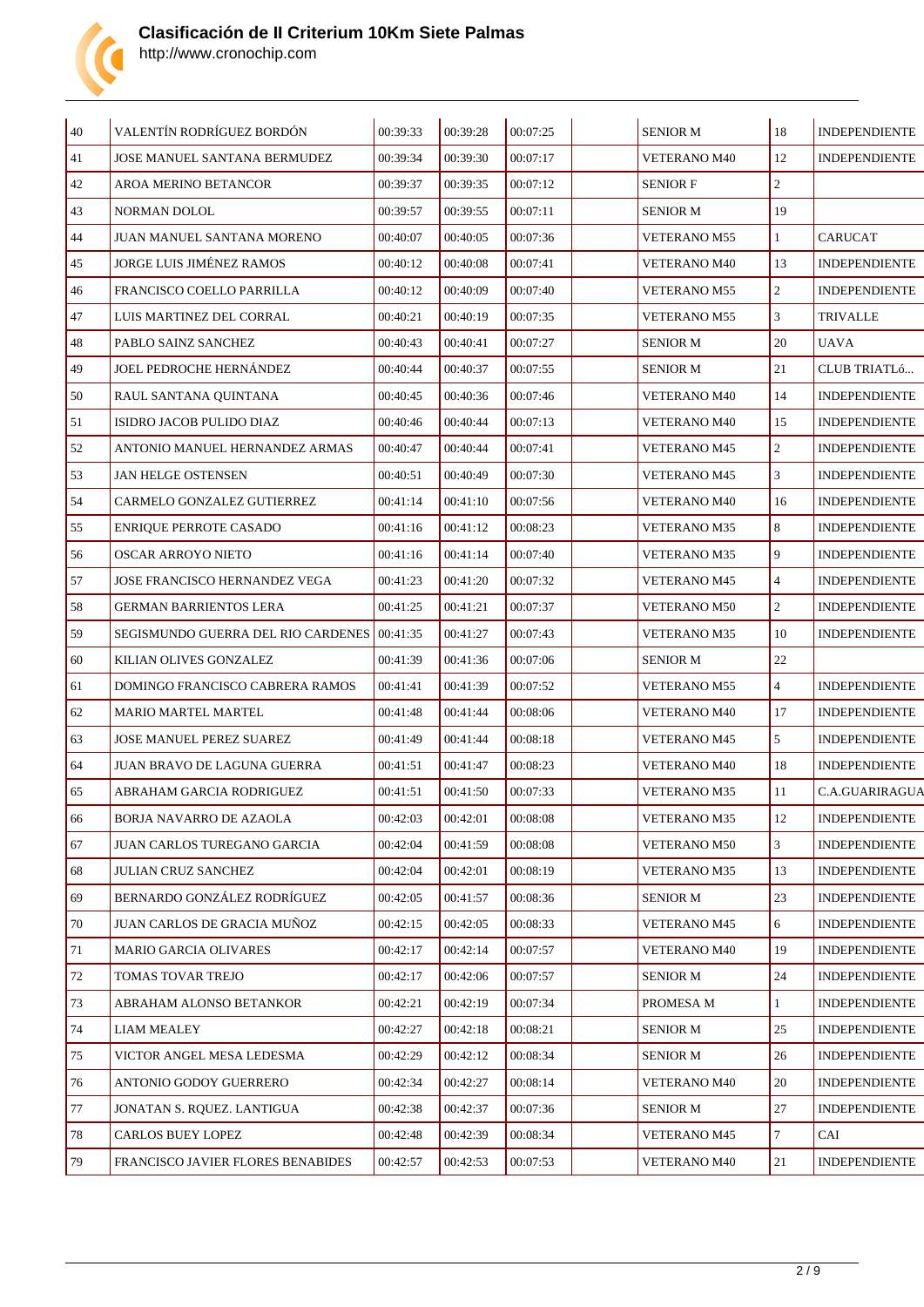

| $80\,$ | <b>MANUELA ALONSO IBARRA</b>                       | 00:42:57 | 00:42:53 | 00:07:55 | <b>SENIOR F</b>     | 3              | <b>CAIGC</b>          |
|--------|----------------------------------------------------|----------|----------|----------|---------------------|----------------|-----------------------|
| 81     | JOSE DANIEL GONZALEZ MORALES                       | 00:43:03 | 00:42:59 | 00:07:42 | <b>VETERANO M35</b> | 14             | <b>INDEPENDIENTE</b>  |
| 82     | <b>MANUEL ROBAINA</b>                              | 00:43:09 | 00:43:05 | 00:08:08 | <b>VETERANO M35</b> | 15             | <b>INDEPENDIENTE</b>  |
| 83     | CARLOS GAYANGOS PASCUAL                            | 00:43:14 | 00:43:08 | 00:08:08 | <b>VETERANO M35</b> | 16             | <b>INDEPENDIENTE</b>  |
| 84     | AGUSTIN FRANCISCO RODRIGUEZ SANTANA00:43:18        |          | 00:43:12 | 00:08:21 | <b>VETERANO M35</b> | 17             | <b>SPARTA</b>         |
| 85     | CRISTO ACOSTA MENDEZ                               | 00:43:20 | 00:43:05 | 00:08:26 | <b>VETERANO M50</b> | $\overline{4}$ | <b>TRICAN</b>         |
| 86     | JUAN LUIS QUINTANA MAYOR                           | 00:43:24 | 00:43:20 | 00:08:15 | <b>VETERANO M35</b> | 18             | <b>INDEPENDIENTE</b>  |
| 87     | <b>DAVID JOVER BARBERO</b>                         | 00:43:28 | 00:43:12 | 00:08:59 | <b>VETERANO M35</b> | 19             | <b>INDEPENDIENTE</b>  |
| 88     | MARIO JESUS NAVARRO DOMINGUEZ                      | 00:43:32 | 00:43:26 | 00:08:09 | <b>VETERANO M35</b> | 20             | <b>CARUCAT</b>        |
| 89     | FRANCISCO ÁLAMO GARCÍA                             | 00:43:38 | 00:43:30 | 00:08:27 | <b>VETERANO M45</b> | 8              | <b>INDEPENDIENTE</b>  |
| 90     | <b>JOSUE ALEMAN MARRERO</b>                        | 00:43:44 | 00:43:40 | 00:08:01 | <b>VETERANO M50</b> | 5              | <b>CARUCAT</b>        |
| 91     | <b>JOSE RODRIGUEZ HERRERA Y RAMIREZ MARTE43:47</b> |          | 00:43:36 | 00:08:21 | <b>VETERANO M50</b> | 6              | <b>INDEPENDIENTE</b>  |
| 92     | <b>CESAR ATANASIO GOITIA</b>                       | 00:43:59 | 00:43:49 | 00:08:26 | <b>VETERANO M35</b> | 21             | <b>INDEPENDIENTE</b>  |
| 93     | JOSE SERAFÍN DÍAZ MONTERO                          | 00:44:05 | 00:44:04 | 00:07:39 | <b>VETERANO M35</b> | 22             | <b>INDEPENDIENTE</b>  |
| 94     | JOSE VICENTE CACERES DENIZ                         | 00:44:05 | 00:44:01 | 00:08:20 | <b>VETERANO M40</b> | 22             | <b>INDEPENDIENTE</b>  |
| 95     | ALFONSO J GARCIA CAMPOS                            | 00:44:13 | 00:44:06 | 00:08:38 | <b>VETERANO M35</b> | 23             | <b>INDEPENDIENTE</b>  |
| 96     | JOSE JONATAN GONZALEZ GUTIERREZ                    | 00:44:14 | 00:44:08 | 00:08:11 | SENIOR M            | 28             | <b>INDEPENDIENTE</b>  |
| 97     | <b>JESUS SERRANO AGUILAR</b>                       | 00:44:14 | 00:44:07 | 00:08:35 | <b>VETERANO M45</b> | 9              | <b>INDEPENDIENTE</b>  |
| 98     | NELSON ORIHUELA ARENCIBIA                          | 00:44:16 | 00:44:15 | 00:08:21 | SENIOR M            | 29             | <b>INDEPENDIENTE</b>  |
| 99     | FERNANDO MENDOZA PERDOMO                           | 00:44:29 | 00:44:19 | 00:08:35 | <b>VETERANO M35</b> | 24             | <b>INDEPENDIENTE</b>  |
| 100    | ANTONIO SOSA VEGA                                  | 00:44:30 | 00:44:22 | 00:08:30 | <b>VETERANO M35</b> | 25             | <b>INDEPENDIENTE</b>  |
| 101    | <b>JUAN ARTILES GARCIA</b>                         | 00:44:31 | 00:44:28 | 00:08:19 | <b>VETERANO M45</b> | 10             | CAIGC                 |
| 102    | JOSE MENTADO GARCIA                                | 00:44:36 | 00:44:30 | 00:08:37 | <b>VETERANO M40</b> | 23             | <b>INDEPENDIENTE</b>  |
| 103    | <b>JUERGEN JORGEN RAMIREZ FALCON</b>               | 00:44:45 | 00:44:40 | 00:08:21 | <b>SENIOR M</b>     | 30             | <b>INDEPENDIENTE</b>  |
| 104    | ALEJANDRO RODRIGUEZ CAMAÑAS                        | 00:44:45 | 00:44:39 | 00:08:30 | <b>VETERANO M35</b> | 26             | <b>INDEPENDIENTE</b>  |
| 105    | MIGUEL ANGEL FERNANDEZ ORTIZ                       | 00:44:46 | 00:44:37 | 00:08:43 | SENIOR M            | 31             | <b>INDEPENDIENTE</b>  |
| 106    | JULIO ANTONIO FABELO RODRIGUEZ                     | 00:44:46 | 00:44:43 | 00:07:59 | SENIOR M            | 32             | <b>INDEPENDIENTE</b>  |
| 107    | JOSE VICENTE SAAVEDRA HERNANDEZ                    | 00:44:49 | 00:44:42 | 00:08:39 | <b>VETERANO M40</b> | 24             | <b>INDEPENDIENTE</b>  |
| 108    | LORENZO ANTONIO SOLIS LUJAN                        | 00:44:56 | 00:44:52 | 00:08:39 | <b>VETERANO M50</b> | $\tau$         | <b>INDEPENDIENTE</b>  |
| 109    | INES RODRIGUEZ DE JUAN                             | 00:44:59 | 00:44:55 | 00:08:34 | <b>VETERANA M40</b> | $\mathbf{1}$   | <b>CAI GRAN CANAR</b> |
| 110    | RAFAEL FALCÓN                                      | 00:45:00 | 00:44:54 | 00:08:22 | <b>VETERANO M40</b> | 25             | <b>INDEPENDIENTE</b>  |
| 111    | JOSE PABLO ROSARIO ROSARIO                         | 00:45:10 | 00:45:08 | 00:08:30 | <b>VETERANO M40</b> | 26             | <b>INDEPENDIENTE</b>  |
| 112    | ALEJANDRO SANCHEZ CARDENES                         | 00:45:13 | 00:45:02 | 00:08:42 | <b>VETERANO M40</b> | 27             | <b>INDEPENDIENTE</b>  |
| 113    | SEBASTIAN SOCORRO PERDOMO                          | 00:45:15 | 00:45:03 | 00:09:00 | <b>VETERANO M40</b> | 28             | <b>INDEPENDIENTE</b>  |
| 114    | DIMAS DI MANGO RODRIGUEZ                           | 00:45:16 | 00:45:11 | 00:07:30 | SENIOR M            | 33             | <b>INDEPENDIENTE</b>  |
| 115    | LUIS MIGUEL RIBEIRO DANTAS LEITE                   | 00:45:17 | 00:45:11 | 00:08:19 | <b>SENIOR M</b>     | 34             | <b>INDEPENDIENTE</b>  |
| 116    | SAMUEL HENRIQUEZ QUINTANA                          | 00:45:19 | 00:45:01 | 00:09:35 | SENIOR M            | 35             | <b>INDEPENDIENTE</b>  |
| 117    | JOSE GUSTAVO PUCHI CARDENA                         | 00:45:20 | 00:45:10 | 00:08:55 | <b>SENIOR M</b>     | 36             | <b>INDEPENDIENTE</b>  |
| 118    | JHONATAN ROSARIO MEDINA                            | 00:45:21 | 00:45:19 | 00:08:09 | <b>SENIOR M</b>     | 37             | <b>INDEPENDIENTE</b>  |
| 119    | OLIVERIO CABRERA GARCIA                            | 00:45:28 | 00:45:22 | 00:07:45 | <b>SENIOR M</b>     | 38             | <b>INDEPENDIENTE</b>  |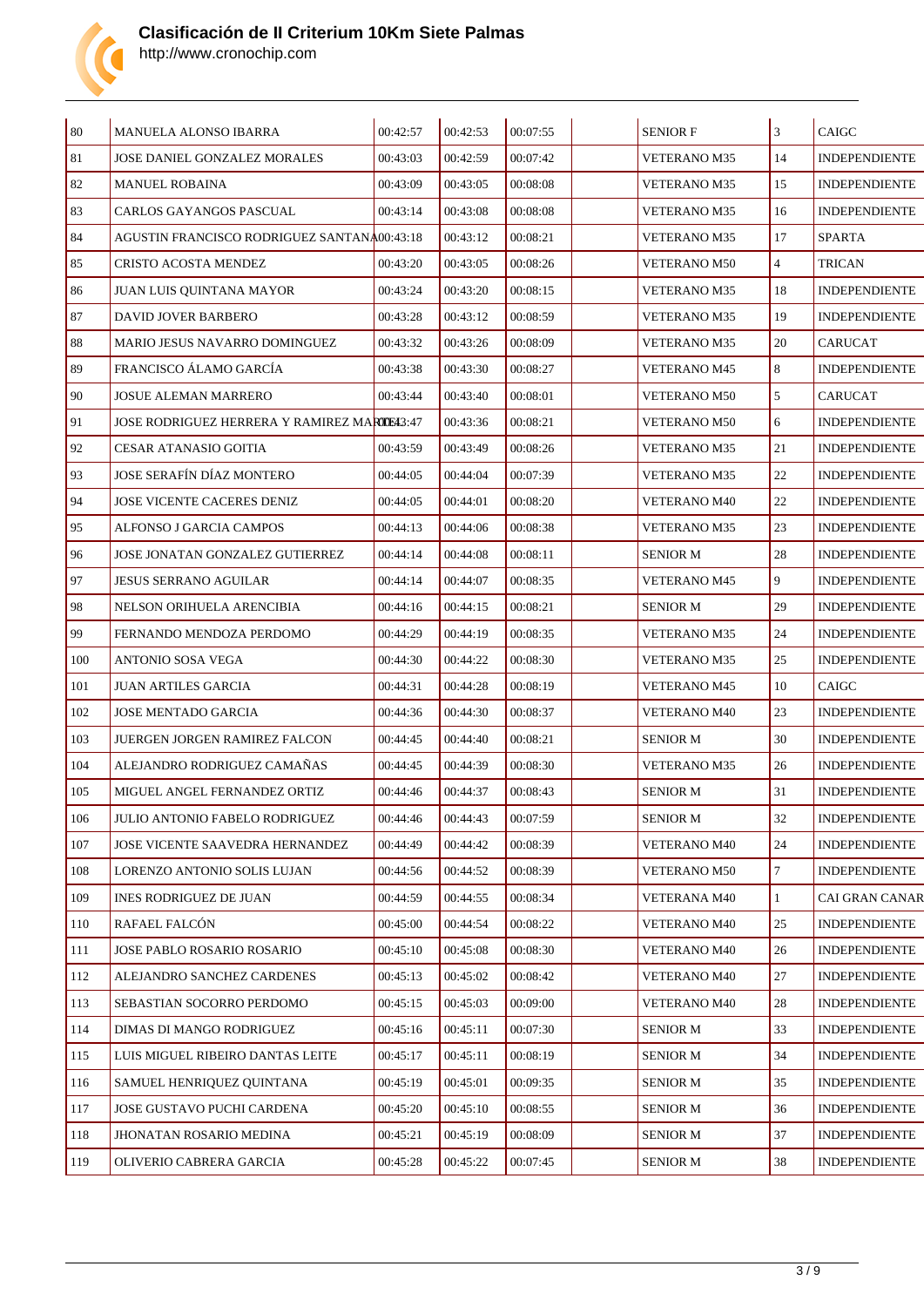

| 120 | ISRAEL RODRIGUEZ GARCIA          | 00:45:34 | 00:45:27 | 00:08:23 | VETERANO M35        | 27             | <b>INDEPENDIENTE</b>   |
|-----|----------------------------------|----------|----------|----------|---------------------|----------------|------------------------|
| 121 | CÉSAR SANTANA HÉRNANDEZ          | 00:45:38 | 00:45:31 | 00:08:40 | <b>VETERANO M40</b> | 29             | <b>INDEPENDIENTE</b>   |
| 122 | EDUARDO LUQUE IGLESIAS           | 00:45:41 | 00:45:34 | 00:08:20 | PROMESA M           | $\overline{2}$ | <b>INDEPENDIENTE</b>   |
| 123 | JOSE MANUEL BOLAÑOS COELLO       | 00:45:42 | 00:45:38 | 00:08:31 | <b>VETERANO M45</b> | 11             | <b>INDEPENDIENTE</b>   |
| 124 | ANTONIO ROJAS SANTANA            | 00:45:43 | 00:45:39 | 00:08:18 | VETERANO M40        | 30             | <b>CARUCAT</b>         |
| 125 | JUAN MANUEL SOSA TORRES          | 00:45:44 | 00:45:37 | 00:08:20 | <b>VETERANO M35</b> | 28             | <b>INDEPENDIENTE</b>   |
| 126 | PEDRO CARLOS QUINTANA SANTANA    | 00:45:53 | 00:45:49 | 00:08:22 | <b>VETERANO M45</b> | 12             | <b>INDEPENDIENTE</b>   |
| 127 | IGNACIO PEREZ-GALDOS GONZALEZ    | 00:45:55 | 00:45:48 | 00:08:34 | <b>VETERANO M45</b> | 13             | <b>INDEPENDIENTE</b>   |
| 128 | REINALDO OJEDA ORTEGA            | 00:45:57 | 00:45:48 | 00:09:09 | VETERANO M40        | 31             | <b>INDEPENDIENTE</b>   |
| 129 | ANTONIO PAREDES RIVERA           | 00:46:04 | 00:45:52 | 00:08:55 | <b>VETERANO M40</b> | 32             | <b>INDEPENDIENTE</b>   |
| 130 | ORLANDO QUINTANA MEDINA          | 00:46:17 | 00:46:13 | 00:08:42 | VETERANO M45        | 14             | <b>INDEPENDIENTE</b>   |
| 131 | JOSE DANIEL NARANJO HERNÁNDEZ    | 00:46:20 | 00:46:06 | 00:09:44 | <b>SENIOR M</b>     | 39             | <b>INDEPENDIENTE</b>   |
| 132 | SANTIAGO CADENAS                 | 00:46:29 | 00:46:26 | 00:08:07 | <b>VETERANO M35</b> | 29             | <b>INDEPENDIENTE</b>   |
| 133 | MARCOS SUAREZ SANTANA            | 00:46:34 | 00:46:32 | 00:08:32 | VETERANO M40        | 33             | <b>INDEPENDIENTE</b>   |
| 134 | MANUEL FALCON CABRERA            | 00:46:34 | 00:46:29 | 00:09:12 | <b>VETERANO M45</b> | 15             | <b>INDEPENDIENTE</b>   |
| 135 | STEVEN WOOTTON                   | 00:46:36 | 00:46:21 | 00:08:53 | <b>VETERANO M35</b> | 30             | <b>INDEPENDIENTE</b>   |
| 136 | ALEJANDRO ALEMAN HERNANDEZ       | 00:46:39 | 00:46:37 | 00:08:25 | <b>SENIOR M</b>     | 40             | <b>INDEPENDIENTE</b>   |
| 137 | MIGUEL ANGEL SANCHEZ SOSA        | 00:46:39 | 00:46:36 | 00:08:44 | <b>VETERANO M45</b> | 16             | <b>INDEPENDIENTE</b>   |
| 138 | JUAN FRANCISCO ALIAS BERMEJO     | 00:46:44 | 00:46:30 | 00:08:32 | <b>SENIOR M</b>     | 41             | <b>INDEPENDIENTE</b>   |
| 139 | ARYAM MARTÍNEZ PAZOS             | 00:46:45 | 00:46:36 | 00:09:31 | <b>SENIOR M</b>     | 42             | <b>INDEPENDIENTE</b>   |
| 140 | FRANCISCO QUEVEDO JOVER          | 00:46:45 | 00:46:34 | 00:09:18 | <b>VETERANO M35</b> | 31             | <b>INDEPENDIENTE</b>   |
| 141 | JUAN LUIS MARTEL GONZALEZ        | 00:46:53 | 00:46:42 | 00:09:32 | <b>VETERANO M40</b> | 34             | <b>INDEPENDIENTE</b>   |
| 142 | MIGUEL ANGEL GOMEZ SANTANA       | 00:46:58 | 00:46:53 | 00:08:58 | VETERANO M40        | 35             | <b>INDEPENDIENTE</b>   |
| 143 | JOSÉ ANTONIO GONZÁLEZ TRUJILLO   | 00:47:02 | 00:46:54 | 00:08:45 | <b>VETERANO M35</b> | 32             | <b>INGRAVITO TAG</b>   |
| 144 | CARLOS SOGO RODRIGUEZ            | 00:47:03 | 00:46:56 | 00:09:43 | <b>SENIOR M</b>     | 43             | <b>INDEPENDIENTE</b>   |
| 145 | <b>MICHAEL BUELTER</b>           | 00:47:05 | 00:46:49 | 00:09:53 | <b>VETERANO M45</b> | 17             | <b>INDEPENDIENTE</b>   |
| 146 | NAYRA SOSA VINAS                 | 00:47:07 | 00:47:02 | 00:08:52 | <b>VETERANA M35</b> | $\mathbf{1}$   | <b>INDEPENDIENTE</b>   |
| 147 | FRANCISCO SANCHEZ MARRERO        | 00:47:07 | 00:47:01 | 00:08:51 | <b>VETERANO M50</b> | 8              | <b>INDEPENDIENTE</b>   |
| 148 | JAVIER LLORENTE GUDE             | 00:47:10 | 00:47:03 | 00:08:50 | <b>SENIOR M</b>     | 44             | <b>INDEPENDIENTE</b>   |
| 149 | ALEJANDRO ORTEGA MORENO          | 00:47:15 | 00:47:06 | 00:09:09 | PROMESA M           | 3              | <b>INDEPENDIENTE</b>   |
| 150 | JAIME FERNANDEZ GONZALEZ         | 00:47:16 | 00:47:10 | 00:08:58 | VETERANO M45        | 18             | <b>INDEPENDIENTE</b>   |
| 151 | DAVID FCO MOLINA MOLINA          | 00:47:18 | 00:47:14 | 00:08:07 | <b>VETERANO M50</b> | 9              | <b>INDEPENDIENTE</b>   |
| 152 | MARIO RODRIGUEZ HERNANDEZ        | 00:47:26 | 00:47:12 | 00:09:41 | <b>SENIOR M</b>     | 45             | <b>INDEPENDIENTE</b>   |
| 153 | CARMELO ALBERTO ROSARIO ROSARIO  | 00:47:26 | 00:47:25 | 00:08:29 | <b>VETERANO M35</b> | 33             | <b>INDEPENDIENTE</b>   |
| 154 | ALEXIS FCO RODRIGUEZ ESPINOSA    | 00:47:34 | 00:47:20 | 00:08:57 | <b>VETERANO M35</b> | 34             | <b>INDEPENDIENTE</b>   |
| 155 | ANTONIO JUAN SANTANA MARTIN      | 00:47:35 | 00:47:27 | 00:08:41 | VETERANO M40        | 36             | <b>INDEPENDIENTE</b>   |
| 156 | <b>JUAN SOSA CEBALLOS</b>        | 00:47:37 | 00:47:27 | 00:09:16 | <b>VETERANO M40</b> | 37             | <b>INDEPENDIENTE</b>   |
| 157 | JOSE ARIDANI SANTIAGO GIL        | 00:47:57 | 00:47:41 | 00:09:46 | <b>SENIOR M</b>     | 46             | <b>INDEPENDIENTE</b>   |
| 158 | ALEJANDRO PEREZ GARCIA           | 00:48:01 | 00:47:55 | 00:09:08 | <b>VETERANO M35</b> | 35             | <b>INDEPENDIENTE</b>   |
| 159 | KEVIN CELESTINO RODRÍGUEZ MEDINA | 00:48:03 | 00:47:59 | 00:08:30 | PROMESA M           | $\overline{4}$ | <b>BICHILLO RUNNEI</b> |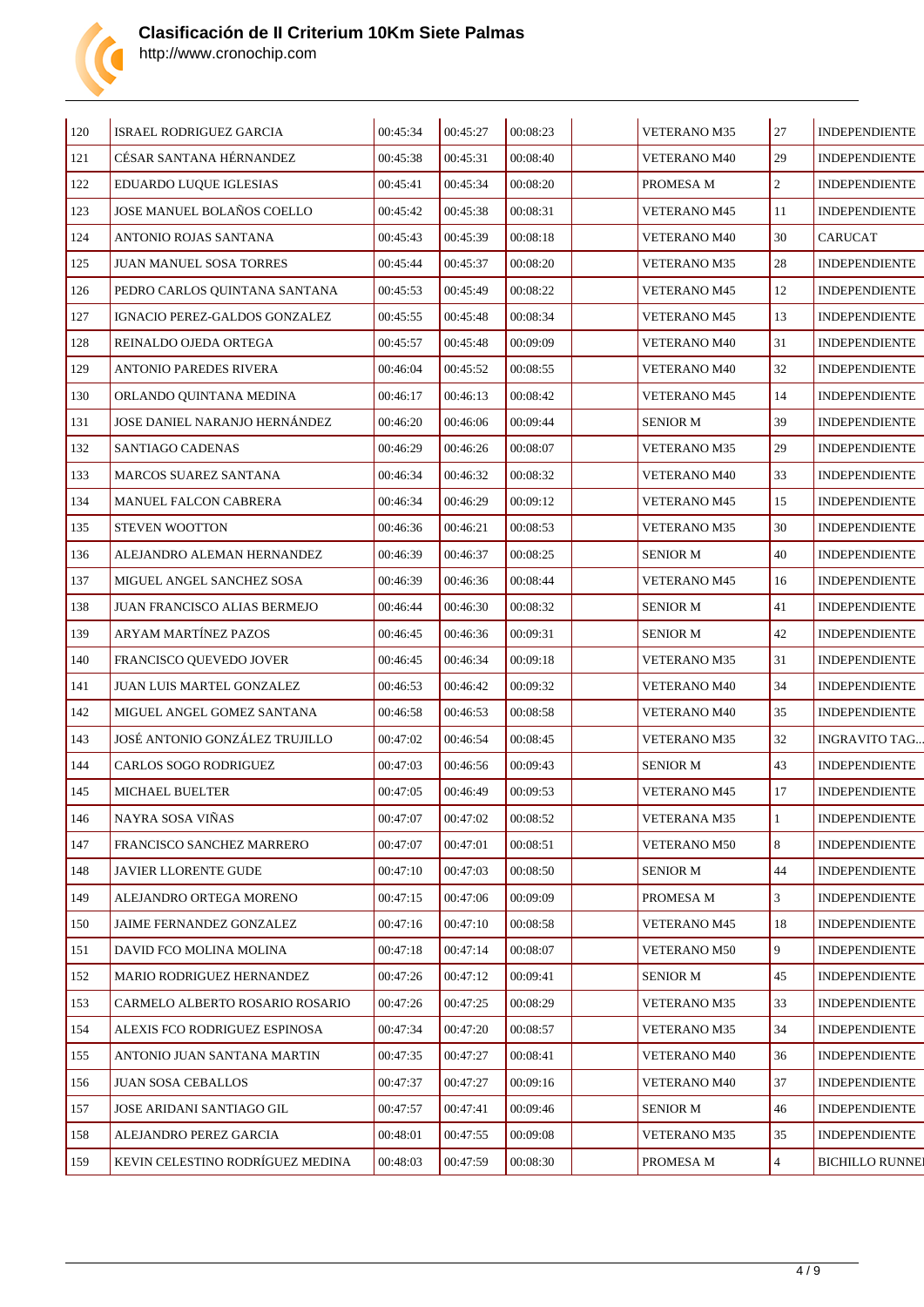

| 160 | ALFREDO IGLESIAS DELGADO                    | 00:48:04 | 00:47:53 | 00:09:43 | VETERANO M35        | 36           | <b>INDEPENDIENTE</b> |
|-----|---------------------------------------------|----------|----------|----------|---------------------|--------------|----------------------|
| 161 | ENRIQUE N. HERNANDEZ MENDOZA                | 00:48:07 | 00:47:56 | 00:09:37 | <b>VETERANO M35</b> | 37           | <b>INDEPENDIENTE</b> |
| 162 | ENRIQUE NAVARRO GUERRA DEL RIO              | 00:48:09 | 00:47:57 | 00:09:53 | <b>VETERANO M35</b> | 38           | <b>INDEPENDIENTE</b> |
| 163 | JÖRG KAPENSTEIN                             | 00:48:09 | 00:48:02 | 00:08:36 | <b>VETERANO M35</b> | 39           | <b>INDEPENDIENTE</b> |
| 164 | JUAN FCO QUEVEDO SANTANA                    | 00:48:12 | 00:47:58 | 00:09:44 | <b>VETERANO M35</b> | 40           | <b>INDEPENDIENTE</b> |
| 165 | CRISTIAN GONZALEZ LORENZO                   | 00:48:13 | 00:48:10 | 00:09:03 | <b>VETERANO M45</b> | 19           | <b>INDEPENDIENTE</b> |
| 166 | LOSI DEL MORAL JIMENEZ                      | 00:48:13 | 00:48:08 | 00:09:04 | <b>VETERANA M50</b> | $\mathbf{1}$ | <b>INDEPENDIENTE</b> |
| 167 | JUAN FRANCISCO RAMIREZ PEREZ                | 00:48:19 | 00:48:06 | 00:09:06 | <b>VETERANO M40</b> | 38           | <b>INDEPENDIENTE</b> |
| 168 | VIANNEY ZURITA SUAREZ                       | 00:48:20 | 00:48:03 | 00:08:52 | <b>SENIOR M</b>     | 47           | <b>INDEPENDIENTE</b> |
| 169 | FERNANDO GARCIA-BARBA HERNANDEZ             | 00:48:22 | 00:48:13 | 00:09:06 | <b>VETERANO M35</b> | 41           | <b>INDEPENDIENTE</b> |
| 170 | FELIZ VALENCIA SOSA                         | 00:48:22 | 00:48:12 | 00:08:49 | <b>VETERANO M35</b> | 42           | <b>INDEPENDIENTE</b> |
| 171 | ISMAEL ESUS GRINON GONZALEZ                 | 00:48:24 | 00:48:19 | 00:09:20 | <b>VETERANO M35</b> | 43           | <b>INDEPENDIENTE</b> |
| 172 | PEDRO RAMOS                                 | 00:48:25 | 00:48:18 | 00:09:39 | <b>SENIOR M</b>     | 48           | VALLESECOTRAII       |
| 173 | <b>JONAYMCP CABRERA</b>                     | 00:48:26 | 00:48:16 | 00:09:31 | <b>SENIOR M</b>     | 49           | <b>INDEPENDIENTE</b> |
| 174 | JUAN RAMON GONZALEZ SANTANA                 | 00:48:28 | 00:48:16 | 00:09:41 | <b>VETERANO M40</b> | 39           | <b>INDEPENDIENTE</b> |
| 175 | LORENZO FALCON BENITEZ                      | 00:48:28 | 00:48:22 | 00:08:37 | <b>VETERANO M40</b> | 40           | <b>INDEPENDIENTE</b> |
| 176 | CHRISTIAN RODRÍGUEZ SALAZAR                 | 00:48:29 | 00:48:26 | 00:09:27 | PROMESA M           | 5            | <b>INDEPENDIENTE</b> |
| 177 | <b>JESUS ALMEIDA LEON</b>                   | 00:48:30 | 00:48:22 | 00:08:57 | PROMESA M           | 6            | <b>INDEPENDIENTE</b> |
| 178 | JORGE BETANCOR ALMEIDA                      | 00:48:30 | 00:48:23 | 00:09:13 | <b>SENIOR M</b>     | 50           | <b>INDEPENDIENTE</b> |
| 179 | ROBERTO VEGA SARMIENTO                      | 00:48:35 | 00:48:17 | 00:09:46 | <b>VETERANO M45</b> | 20           | <b>INDEPENDIENTE</b> |
| 180 | FRANCISCO CABRERA DIEPA                     | 00:48:40 | 00:48:31 | 00:09:45 | <b>VETERANO M40</b> | 41           | <b>INDEPENDIENTE</b> |
| 181 | PEDRO SANTANA MIRANDA                       | 00:48:41 | 00:48:28 | 00:09:51 | <b>VETERANO M40</b> | 42           | <b>INDEPENDIENTE</b> |
| 182 | RAYCO MORAN CABRERA                         | 00:48:46 | 00:48:35 | 00:09:34 | <b>SENIOR M</b>     | 51           | <b>INDEPENDIENTE</b> |
| 183 | PAAVO TAPANI TOMMINEN                       | 00:48:56 | 00:48:48 | 00:09:30 | <b>VETERANO M60</b> | $\mathbf{1}$ | <b>INDEPENDIENTE</b> |
| 184 | JOSE CABRERA ALEMAN                         | 00:48:56 | 00:48:52 | 00:09:30 | <b>VETERANO M45</b> | 21           | <b>INDEPENDIENTE</b> |
| 185 | DAVID GUILLEN SERRANO                       | 00:48:57 | 00:48:45 | 00:09:26 | <b>SENIOR M</b>     | 52           | <b>INDEPENDIENTE</b> |
| 186 | <b>GONZALO DIAZ-MENESES</b>                 | 00:48:59 | 00:48:56 | 00:08:47 | <b>VETERANO M45</b> | 22           | <b>INDEPENDIENTE</b> |
| 187 | FRANCISCO RAUL VALERÓN LÓPEZ                | 00:49:03 | 00:48:47 | 00:10:04 | <b>SENIOR M</b>     | 53           | <b>INDEPENDIENTE</b> |
| 188 | ISMAEL JESUS BETANCOR ALMEIDA               | 00:49:22 | 00:49:14 | 00:09:12 | <b>VETERANO M35</b> | 44           | <b>INDEPENDIENTE</b> |
| 189 | JESÚS DÍAZ GONZÁLEZ                         | 00:49:32 | 00:49:17 | 00:09:35 | <b>VETERANO M40</b> | 43           | <b>INDEPENDIENTE</b> |
| 190 | MARTIN CASTILLO DE VERA                     | 00:49:33 | 00:49:24 | 00:09:44 | <b>VETERANO M35</b> | 45           | <b>INDEPENDIENTE</b> |
| 191 | JONATHAN DEL PINO HERRERA                   | 00:49:42 | 00:49:29 | 00:10:06 | <b>SENIOR M</b>     | 54           | <b>INDEPENDIENTE</b> |
| 192 | MANUEL J. MORENO BENÍTEZ                    | 00:49:42 | 00:49:38 | 00:08:48 | <b>VETERANO M35</b> | 46           | <b>INDEPENDIENTE</b> |
| 193 | PEDRO CARLOS GARCIA SANCHEZ                 | 00:49:43 | 00:49:38 | 00:09:22 | <b>VETERANO M40</b> | 44           | <b>INDEPENDIENTE</b> |
| 194 | ANTONIO PASCUAL RODRIGUEZ HENRIQUEZ00:49:45 |          | 00:49:33 | 00:09:38 | <b>VETERANO M40</b> | 45           | <b>INDEPENDIENTE</b> |
| 195 | NICOLAS ACOSTA REGGIANI                     | 00:49:46 | 00:49:35 | 00:09:35 | <b>SENIOR M</b>     | 55           | <b>INDEPENDIENTE</b> |
| 196 | MARIO JIMENEZ RUIZ                          | 00:49:52 | 00:49:43 | 00:09:51 | <b>VETERANO M45</b> | 23           | <b>INDEPENDIENTE</b> |
| 197 | CARLOS VILLANUEVA GIRON                     | 00:49:52 | 00:49:41 | 00:09:50 | <b>VETERANO M45</b> | 24           | <b>INDEPENDIENTE</b> |
| 198 | RAMSES AARON GARCIA MORENO                  | 00:49:54 | 00:49:43 | 00:09:40 | <b>SENIOR M</b>     | 56           | <b>INDEPENDIENTE</b> |
| 199 | ESTEBAN FERNANDO DELGADILLO OTALOD00:50:10  |          | 00:50:04 | 00:08:20 | <b>SENIOR M</b>     | 57           | <b>INDEPENDIENTE</b> |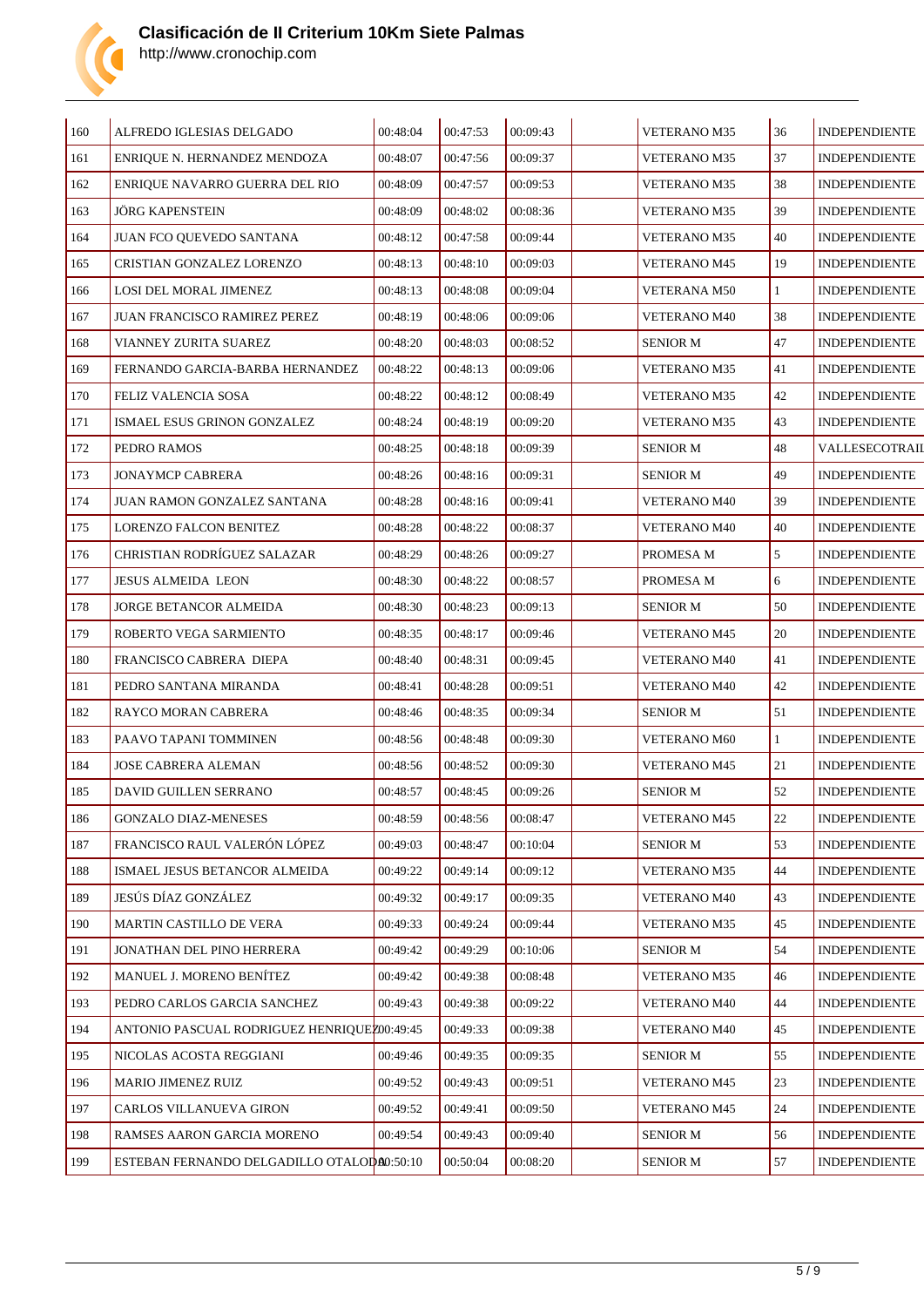

| 200     | DAVID SANTANA RODRIGUEZ            | 00:50:13 | 00:50:04 | 00:09:25 | VETERANO M40        | 46             | <b>VALLESECO TRAI</b> |
|---------|------------------------------------|----------|----------|----------|---------------------|----------------|-----------------------|
| 201     | ANGEL REYES QUINTANA               | 00:50:13 | 00:50:03 | 00:09:30 | VETERANO M40        | 47             | <b>VALLESECO TRAI</b> |
| 202     | <b>RUBEN LOPEZ LINARE</b>          | 00:50:13 | 00:50:05 | 00:09:43 | <b>VETERANO M35</b> | 47             | <b>INDEPENDIENTE</b>  |
| 203     | <b>JAVIER COELLO DE MIGUEL</b>     | 00:50:15 | 00:50:06 | 00:09:21 | <b>VETERANO M35</b> | 48             | <b>INDEPENDIENTE</b>  |
| 204     | <b>BLANCA BARREDO BLANCO</b>       | 00:50:16 | 00:50:09 | 00:09:39 | <b>VETERANA M40</b> | $\overline{2}$ | <b>INDEPENDIENTE</b>  |
| 205     | JUAN CARLOS GONZALEZ FERNANDEZ     | 00:50:17 | 00:50:09 | 00:09:39 | <b>VETERANA M40</b> | 3              | <b>INDEPENDIENTE</b>  |
| 206     | <b>BALTASAR MEDINA PEÑATE</b>      | 00:50:17 | 00:50:06 | 00:09:38 | <b>VETERANO M35</b> | 49             | <b>INDEPENDIENTE</b>  |
| 207     | NORBERTO PALOMINO FIESTAS          | 00:50:18 | 00:50:12 | 00:09:37 | <b>VETERANO M40</b> | 48             | <b>INDEPENDIENTE</b>  |
| 208     | MARÍA JESÚS SUSILLA PÉREZ DE LA BL | 00:50:21 | 00:50:13 | 00:09:41 | <b>VETERANA M40</b> | $\overline{4}$ | <b>INDEPENDIENTE</b>  |
| 209     | FRANCISCO JOSE ARBELO GONZALEZ     | 00:50:25 | 00:50:11 | 00:09:51 | <b>VETERANO M40</b> | 49             | TENIKERUNNER          |
| 210     | BEATRIZ DIAZ RIVAS                 | 00:50:34 | 00:50:26 | 00:09:44 | <b>VETERANA M35</b> | $\overline{2}$ | <b>INDEPENDIENTE</b>  |
| 211     | ADRIAN LEROY CARBALLO AMADOR       | 00:50:39 | 00:50:30 | 00:09:57 | <b>SENIOR M</b>     | 58             | CEAT CAJACANA.        |
| 212     | ANA CRUZ GONZÁLEZ                  | 00:50:42 | 00:50:33 | 00:09:53 | <b>VETERANA M40</b> | 5              | <b>INDEPENDIENTE</b>  |
| 213     | <b>BRAULIO SANTANA PEÑATE</b>      | 00:50:42 | 00:50:29 | 00:09:51 | <b>VETERANO M35</b> | 50             | <b>INDEPENDIENTE</b>  |
| 214     | JOSE MANUEL OJEDA GARCIA           | 00:50:43 | 00:50:34 | 00:09:45 | <b>VETERANO M60</b> | $\overline{c}$ |                       |
| $215\,$ | MARTA MARÍA MARTÍN LORENZO         | 00:50:44 | 00:50:37 | 00:09:25 | <b>VETERANA M35</b> | $\mathfrak{Z}$ | <b>INDEPENDIENTE</b>  |
| 216     | ALFREDO JUAN GONZALEZ SOSA         | 00:50:44 | 00:50:39 | 00:09:17 | <b>VETERANO M55</b> | 5              | <b>INDEPENDIENTE</b>  |
| 217     | ISAAC TORRES GONZALEZ              | 00:50:46 | 00:50:34 | 00:09:40 | <b>SENIOR M</b>     | 59             | <b>INDEPENDIENTE</b>  |
| 218     | VICTOR RUBIO HERRERA               | 00:50:48 | 00:50:38 | 00:09:41 | <b>VETERANO M40</b> | 50             | <b>INDEPENDIENTE</b>  |
| 219     | RUBÉN DAVID LORENZO RODRIGUEZ      | 00:50:49 | 00:50:39 | 00:10:03 | <b>VETERANO M35</b> | 51             | <b>INDEPENDIENTE</b>  |
| 220     | OSWALDO DARIAS NEGRÍN              | 00:50:52 | 00:50:42 | 00:09:27 | <b>VETERANO M50</b> | 10             | <b>INDEPENDIENTE</b>  |
| 221     | BERNARDO MONAGAS DOMINGUEZ         | 00:50:53 | 00:50:36 | 00:10:04 | <b>SENIOR M</b>     | 60             | <b>INDEPENDIENTE</b>  |
| 222     | CLODAGH FLYNN                      | 00:50:53 | 00:50:42 | 00:09:45 | <b>SENIOR F</b>     | $\overline{4}$ |                       |
| 223     | DIEGO GIL FURELOS                  | 00:50:53 | 00:50:41 | 00:10:06 | <b>SENIOR M</b>     | 61             | <b>INDEPENDIENTE</b>  |
| 224     | JUAN ANTONIO RODRIGUEZ DIAZ        | 00:50:56 | 00:50:49 | 00:09:35 | <b>VETERANO M40</b> | 51             | <b>INDEPENDIENTE</b>  |
| 225     | JOSE LUIS VALEIRAS BUENDIA         | 00:51:13 | 00:51:08 | 00:09:32 | <b>VETERANO M35</b> | 52             | <b>INDEPENDIENTE</b>  |
| 226     | ROBERTO BENITEZ SANCHEZ            | 00:51:17 | 00:51:04 | 00:09:31 | <b>SENIOR M</b>     | 62             | <b>INDEPENDIENTE</b>  |
| $227\,$ | RUBÉN DEL PINO LÓPEZ               | 00:51:19 | 00:51:08 | 00:09:44 | <b>SENIOR M</b>     | 63             | <b>INDEPENDIENTE</b>  |
| 228     | JOSE FRANCISCO GONZALEZ MARRERO    | 00:51:25 | 00:51:16 | 00:10:01 | <b>VETERANO M40</b> | 52             |                       |
| 229     | IVAN RODRIGUEZ DÍAZ                | 00:51:30 | 00:51:23 | 00:10:11 | <b>VETERANO M40</b> | 53             | <b>INDEPENDIENTE</b>  |
| 230     | FELIZ AVERO BETANCOR               | 00:51:40 | 00:51:33 | 00:09:42 | <b>SENIOR M</b>     | 64             | <b>INDEPENDIENTE</b>  |
| 231     | JOSE MANUEL GUILLEN SUAREZ         | 00:51:42 | 00:51:30 | 00:10:38 | <b>VETERANO M35</b> | 53             | <b>INDEPENDIENTE</b>  |
| 232     | <b>IVAN GONZALEZ SANCHEZ</b>       | 00:51:44 | 00:51:38 | 00:09:23 | <b>SENIOR M</b>     | 65             | <b>INDEPENDIENTE</b>  |
| 233     | ERNESTO RUIZ SARDIÑA               | 00:51:46 | 00:51:34 | 00:09:53 | <b>VETERANO M35</b> | 54             | <b>INDEPENDIENTE</b>  |
| 234     | OCTAVIO MARRERO GARCIA             | 00:51:47 | 00:51:34 | 00:10:05 | <b>VETERANO M35</b> | 55             | <b>INDEPENDIENTE</b>  |
| 235     | JOSE LUIS GRAU ALONSO              | 00:51:47 | 00:51:38 | 00:10:14 | VETERANO M35        | 56             | <b>INDEPENDIENTE</b>  |
| 236     | SALVADORA CORTES RAMIREZ           | 00:51:48 | 00:51:38 | 00:10:14 | <b>VETERANA M35</b> | $\overline{4}$ | <b>INDEPENDIENTE</b>  |
| 237     | PEDRO YOFRE SANTANA PADILLA        | 00:51:52 | 00:51:35 | 00:10:04 | <b>SENIOR M</b>     | 66             | <b>INDEPENDIENTE</b>  |
| 238     | ARMINDA SUÁREZ CHIRINO             | 00:51:52 | 00:51:37 | 00:09:56 | VETERANA M40        | 6              | <b>TRICAN</b>         |
| 239     | LUIS ENRIQUE VIEITES VEGA          | 00:52:00 | 00:51:47 | 00:09:33 | <b>VETERANO M35</b> | 57             | <b>INDEPENDIENTE</b>  |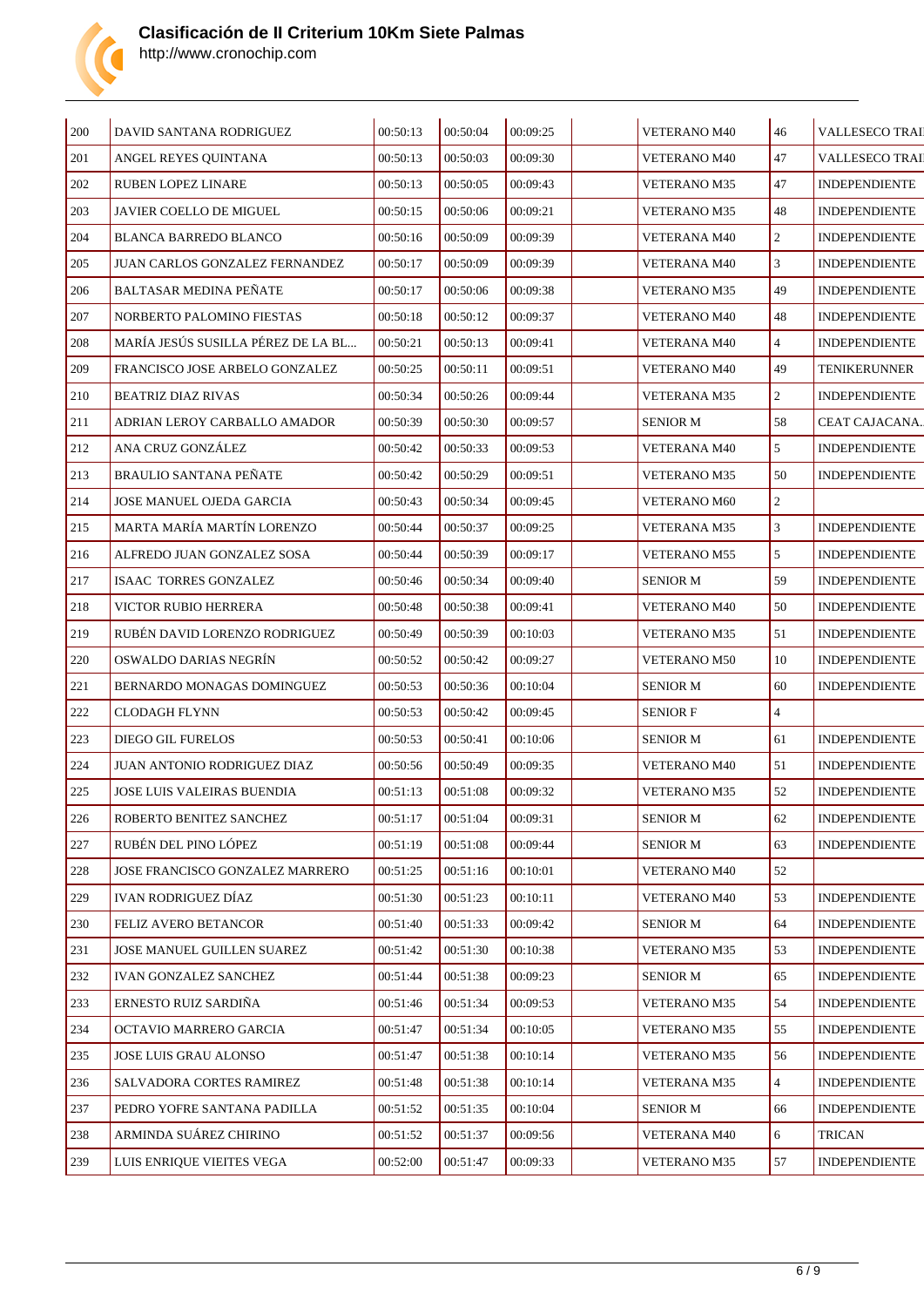

| 240 | ROSI MILAN SANTANA             | 00:52:01 | 00:51:56 | 00:09:45 | VETERANA M50        | $\overline{c}$ | <b>INDEPENDIENTE</b>  |
|-----|--------------------------------|----------|----------|----------|---------------------|----------------|-----------------------|
| 241 | <b>SERGIO SORIA RANZ</b>       | 00:52:10 | 00:51:55 | 00:10:05 | SENIOR M            | 67             |                       |
| 242 | VANESA SERVAN ESTUPIÑAN        | 00:52:18 | 00:52:13 | 00:09:22 | <b>SENIOR F</b>     | 5              | <b>INDEPENDIENTE</b>  |
| 243 | RICARDO YERAY RODRIGUEZ        | 00:52:27 | 00:52:17 | 00:09:18 | <b>SENIOR M</b>     | 68             | <b>INDEPENDIENTE</b>  |
| 244 | VÍCTOR M PLATAS RUIZ           | 00:52:28 | 00:52:21 | 00:09:17 | SENIOR M            | 69             | <b>DIVERTIBIKE</b>    |
| 245 | DAVID CASTELLANO CABELLO       | 00:52:41 | 00:52:33 | 00:09:50 | SENIOR M            | 70             | <b>INDEPENDIENTE</b>  |
| 246 | <b>AGUSTIN NUEZ VIERA</b>      | 00:52:42 | 00:52:41 | 00:09:23 | <b>VETERANO M60</b> | 3              | <b>INDEPENDIENTE</b>  |
| 247 | ENRIQUE MARCOS CHAMORRO        | 00:52:45 | 00:52:43 | 00:09:17 | <b>VETERANO M60</b> | $\overline{4}$ | <b>INDEPENDIENTE</b>  |
| 248 | <b>JAVIER MORON ROBAINA</b>    | 00:52:51 | 00:52:38 | 00:10:05 | <b>VETERANO M35</b> | 58             | <b>INDEPENDIENTE</b>  |
| 249 | <b>HELEN GOLDTHORPE</b>        | 00:53:04 | 00:52:54 | 00:10:10 | <b>SENIOR F</b>     | 6              | <b>INDEPENDIENTE</b>  |
| 250 | ANTONIO GONZALO SOSA           | 00:53:07 | 00:52:51 | 00:10:40 | <b>VETERANO M35</b> | 59             | <b>INDEPENDIENTE</b>  |
| 251 | JONATAN MARQUEZ LASSO          | 00:53:13 | 00:53:06 | 00:10:00 | <b>SENIOR M</b>     | 71             | <b>INDEPENDIENTE</b>  |
| 252 | RAFAEL SANTANA SÁNCHEZ         | 00:53:14 | 00:53:12 | 00:09:42 | <b>VETERANO M65</b> | $\mathbf{1}$   | C.D. ATLEFULCA        |
| 253 | <b>JOSE RODRIGUEZ BETANCOR</b> | 00:53:16 | 00:53:14 | 00:09:40 | <b>VETERANO M70</b> | $\mathbf{1}$   | <b>INDEPENDIENTE</b>  |
| 254 | MOISES GARCIA NARANJO          | 00:53:20 | 00:53:13 | 00:09:44 | <b>VETERANO M40</b> | 54             | <b>INDEPENDIENTE</b>  |
| 255 | ANTONIO BRAVO DOMINGUEZ        | 00:53:21 | 00:53:16 | 00:09:59 | <b>VETERANO M40</b> | 55             | <b>INDEPENDIENTE</b>  |
| 256 | HECTOR JESUS SANTANA GARCIA    | 00:53:32 | 00:53:22 | 00:09:42 | <b>VETERANO M35</b> | 60             | <b>INDEPENDIENTE</b>  |
| 257 | JUAN ANTONIO MARTIN LASSO      | 00:53:32 | 00:53:15 | 00:10:28 | <b>VETERANO M40</b> | 56             |                       |
| 258 | EULALIO DE PABLO GONZALEZ      | 00:53:43 | 00:53:32 | 00:10:15 | <b>VETERANO M50</b> | 11             | <b>CAI GRAN CANAR</b> |
| 259 | ELADIO SANTANA GARCÍA          | 00:53:46 | 00:53:40 | 00:09:46 | <b>VETERANO M35</b> | 61             | <b>INDEPENDIENTE</b>  |
| 260 | ANITA SANCHEZ PONDAL           | 00:53:49 | 00:53:40 | 00:10:00 | <b>VETERANA M40</b> | $\overline{7}$ | <b>INDEPENDIENTE</b>  |
| 261 | CARMELO PEREZ DÍAZ             | 00:53:54 | 00:53:52 | 00:09:53 | <b>VETERANO M55</b> | 6              | <b>INDEPENDIENTE</b>  |
| 262 | ADRIAN CRUZ MARRERO            | 00:54:01 | 00:53:51 | 00:09:53 | <b>VETERANO M45</b> | 25             | <b>INDEPENDIENTE</b>  |
| 263 | <b>MACARENA RAMIREZ GARCIA</b> | 00:54:05 | 00:53:56 | 00:10:04 | <b>VETERANA M40</b> | 8              | <b>INDEPENDIENTE</b>  |
| 264 | ISABEL GARCÍA MONTESDEOCA      | 00:54:41 | 00:54:26 | 00:10:24 | <b>VETERANA M40</b> | 9              | <b>INDEPENDIENTE</b>  |
| 265 | VICENTE JOSE HERNANDEZ GARCIA  | 00:54:57 | 00:54:52 | 00:09:54 | SENIOR M            | 72             | <b>JUNONIA TREIL</b>  |
| 266 | JOSE FERNANDO TRUJILLO         | 00:54:59 | 00:54:58 | 00:10:12 | <b>VETERANO M40</b> | 57             | <b>INDEPENDIENTE</b>  |
| 267 | VICTOR ARBELO GONZALEZ         | 00:55:01 | 00:54:46 | 00:10:28 | <b>VETERANO M40</b> | 58             | TENIKERUNNER          |
| 268 | <b>TERRY WOOTTON</b>           | 00:55:04 | 00:54:50 | 00:10:28 | <b>VETERANO M65</b> | $\overline{c}$ | NEW ELTHAM JO         |
| 269 | JUAN CARLOS FERNANDEZ ALONSO   | 00:55:09 | 00:29:59 | 00:09:42 | <b>VETERANO M45</b> | 26             | <b>INDEPENDIENTE</b>  |
| 270 | ALEJANDRO GARCIA ARBELO        | 00:55:11 | 00:54:57 | 00:10:01 | SENIOR M            | 73             | <b>INDEPENDIENTE</b>  |
| 271 | BEATRIZ BRAVO DOMINGUEZ        | 00:55:15 | 00:55:09 | 00:10:17 | <b>VETERANO M35</b> | 62             | <b>INDEPENDIENTE</b>  |
| 272 | ALEXIS GARCIA GARCIA           | 00:55:16 | 00:55:08 | 00:09:50 | SENIOR M            | 74             | <b>INDEPENDIENTE</b>  |
| 273 | SANTIAGO TORRES CRIADO         | 00:55:17 | 00:55:10 | 00:09:29 | SENIOR M            | 75             | <b>INDEPENDIENTE</b>  |
| 274 | JAVIER RAMOS APARICIO          | 00:55:19 | 00:55:10 | 00:10:02 | <b>VETERANO M35</b> | 63             | <b>INDEPENDIENTE</b>  |
| 275 | FELIPE MARTIN FUENTES          | 00:55:20 | 00:55:07 | 00:10:34 | <b>VETERANO M35</b> | 64             | <b>INDEPENDIENTE</b>  |
| 276 | ANA ROSA MARTINEZ OCAÑA        | 00:55:29 | 00:55:11 | 00:10:33 | <b>VETERANO M35</b> | 65             | <b>INDEPENDIENTE</b>  |
| 277 | OLIVER OLIVA ALONSO            | 00:55:36 | 00:55:28 | 00:10:14 | <b>VETERANO M35</b> | 66             | <b>INDEPENDIENTE</b>  |
| 278 | PEDRO ZAHONERO DE LAS HERAS    | 00:55:41 | 00:55:29 | 00:09:55 | <b>VETERANO M40</b> | 59             | <b>INDEPENDIENTE</b>  |
| 279 | RAFAEL SANZ PULIDO             | 00:55:41 | 00:55:29 | 00:09:55 | VETERANO M35        | 67             | <b>INDEPENDIENTE</b>  |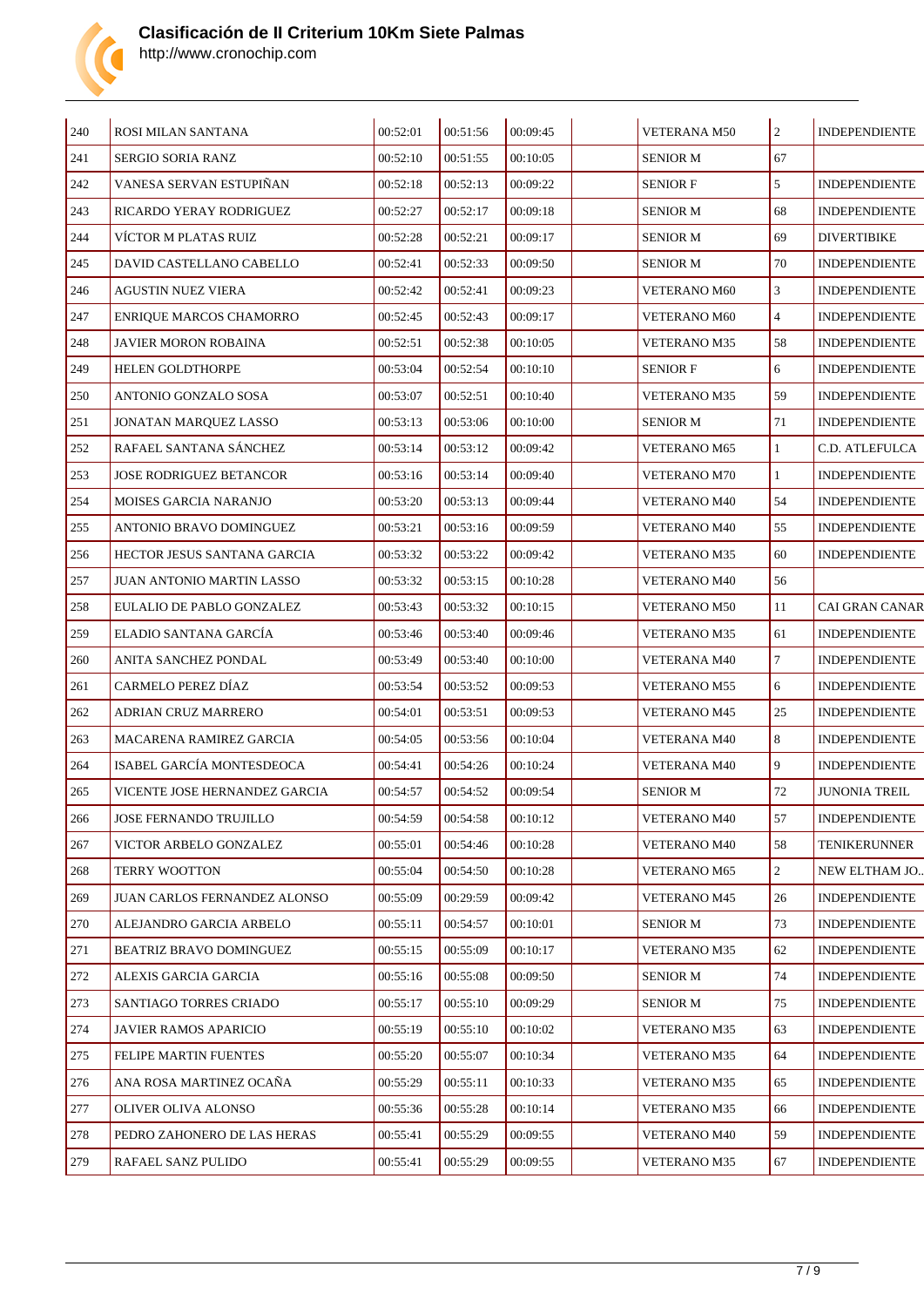

| 280 | SAMUEL EXPOSITO MONTESDEOCA                  | 00:55:41 | 00:55:28 | 00:10:20 | <b>SENIOR M</b>     | 76             | <b>INDEPENDIENTE</b>  |
|-----|----------------------------------------------|----------|----------|----------|---------------------|----------------|-----------------------|
| 281 | <b>BRIAN FLYNN</b>                           | 00:55:42 | 00:55:31 | 00:10:06 | VETERANO M60        | 5              | <b>INDEPENDIENTE</b>  |
| 282 | HERIBERTO HERNANDEZ SANTANA                  | 00:55:43 | 00:55:37 | 00:10:10 | <b>VETERANO M35</b> | 68             | <b>INDEPENDIENTE</b>  |
| 283 | ANDREA KATHELENN PORTILLO STEPHENS           | 00:55:47 | 00:55:40 | 00:09:48 | <b>SENIOR F</b>     | $\tau$         | <b>INDEPENDIENTE</b>  |
| 284 | FRANCISCO JAVIER SUAREZ AFONSO               | 00:56:01 | 00:55:45 | 00:10:33 | <b>VETERANO M40</b> | 60             | <b>INDEPENDIENTE</b>  |
| 285 | JUAN DE DIOS ORELLANA MARTINEZ               | 00:56:01 | 00:55:45 | 00:10:33 | <b>VETERANO M35</b> | 69             | <b>INDEPENDIENTE</b>  |
| 286 | <b>SERGIO RIVERO ESTUPINAN</b>               | 00:56:08 | 00:55:59 | 00:10:13 | <b>VETERANO M45</b> | 27             | <b>INDEPENDIENTE</b>  |
| 287 | LUIS BREHRIST CARRATALA                      | 00:56:08 | 00:55:58 | 00:10:53 | <b>VETERANO M60</b> | 6              | <b>INDEPENDIENTE</b>  |
| 288 | ANTONIO SEGUNDO SANTANA CALERO               | 00:56:16 | 00:56:06 | 00:10:23 | <b>VETERANO M40</b> | 61             | <b>INDEPENDIENTE</b>  |
| 289 | FRANCISCO JAVIER SARMIENTO SANCHEZ           | 00:56:16 | 00:56:08 | 00:09:43 | <b>SENIOR M</b>     | 77             | <b>INDEPENDIENTE</b>  |
| 290 | CARMELO JAVIER JIMENEZ MONTESDEOCA  00:56:17 |          | 00:56:08 | 00:10:11 | <b>VETERANO M40</b> | 62             | <b>INDEPENDIENTE</b>  |
| 291 | LUIS RAMOS LOPEZ                             | 00:56:26 | 00:56:14 | 00:10:00 | <b>SENIOR M</b>     | 78             | <b>INDEPENDIENTE</b>  |
| 292 | VLADIMIR SÁNCHEZ VEGA                        | 00:56:26 | 00:56:19 | 00:09:40 | <b>JUNIOR M</b>     | $\overline{2}$ | <b>INDEPENDIENTE</b>  |
| 293 | ALFREDO SANTANA RODRIGUEZ                    | 00:56:47 | 00:56:36 | 00:10:22 | VETERANO M40        | 63             | <b>INDEPENDIENTE</b>  |
| 294 | ALBY JESUS SANCHEZ SOSA                      | 00:57:02 | 00:56:45 | 00:12:15 | <b>SENIOR M</b>     | 79             | <b>INDEPENDIENTE</b>  |
| 295 | CARLOS TRUJILLO MARRERO                      | 00:57:23 | 00:57:08 | 00:11:08 | <b>VETERANO M45</b> | 28             | <b>INDEPENDIENTE</b>  |
| 296 | <b>JULIO CABRERA GARCIA</b>                  | 00:57:23 | 00:57:06 | 00:10:27 | <b>VETERANO M45</b> | 29             | <b>INDEPENDIENTE</b>  |
| 297 | JESÚS VEGA RODRIGUEZ                         | 00:57:59 | 00:57:44 | 00:10:59 | <b>VETERANO M45</b> | 30             | <b>INDEPENDIENTE</b>  |
| 298 | <b>JOSE CASTILLO OJEDA</b>                   | 00:57:59 | 00:57:44 | 00:10:58 | <b>VETERANO M50</b> | 12             | <b>INDEPENDIENTE</b>  |
| 299 | JOSE MANUEL GIL ALVAREZ                      | 00:58:11 | 00:58:06 | 00:10:20 | <b>SENIOR M</b>     | 80             | <b>INDEPENDIENTE</b>  |
| 300 | GERMAN PEREZ RODRIGUEZ                       | 00:58:18 | 00:58:10 | 00:09:51 | <b>VETERANO M40</b> | 64             | <b>VALLESECO TRAI</b> |
| 301 | ABIGAIL MARRERO                              | 00:58:21 | 00:58:08 | 00:10:15 | <b>SENIOR F</b>     | 8              | <b>INDEPENDIENTE</b>  |
| 302 | JAVIER RODRIGUEZ JIMENEZ                     | 00:58:37 | 00:58:20 | 00:10:57 | <b>VETERANO M35</b> | 70             | <b>INDEPENDIENTE</b>  |
| 303 | MARIANO DE LA NUEZ DOMINGUEZ                 | 00:58:37 | 00:58:18 | 00:12:14 | <b>VETERANO M35</b> | 71             | <b>INDEPENDIENTE</b>  |
| 304 | FRANCISCO NARANJO LEGARA                     | 00:58:41 | 00:58:21 | 00:12:14 | <b>VETERANO M35</b> | 72             | <b>INDEPENDIENTE</b>  |
| 305 | <b>GUSTAVO DENIZ GRIMOS</b>                  | 00:58:44 | 00:58:28 | 00:12:15 | <b>VETERANO M35</b> | 73             | <b>INDEPENDIENTE</b>  |
| 306 | YAIR QUINTANA MONTESDEOCA                    | 00:59:10 | 00:59:04 | 00:09:14 | <b>SENIOR M</b>     | 81             | <b>INDEPENDIENTE</b>  |
| 307 | <b>CARLOS VERA TORRES</b>                    | 00:59:10 | 00:58:57 | 00:10:28 | VETERANO M40        | 65             | <b>INDEPENDIENTE</b>  |
| 308 | HUMBERTO SANTANA ALAMO                       | 01:00:31 | 01:00:26 | 00:09:52 | <b>VETERANO M45</b> | 31             | <b>INDEPENDIENTE</b>  |
| 309 | JOSE FRANCISCO CEDRE GUTIERREZ               | 01:01:05 | 01:00:50 | 00:11:11 | <b>VETERANO M50</b> | 13             | <b>INDEPENDIENTE</b>  |
| 310 | <b>IDAIRA GARCÍA</b>                         | 01:01:16 | 01:01:05 | 00:11:08 | <b>SENIOR F</b>     | 9              | <b>INDEPENDIENTE</b>  |
| 311 | FERNANDO RAMÍREZ GARCÍA                      | 01:01:32 | 01:01:24 | 00:10:04 | VETERANO M35        | 74             | <b>INDEPENDIENTE</b>  |
| 312 | <b>ANDREAS BULLA</b>                         | 01:01:46 | 01:01:37 | 00:11:19 | VETERANO M50        | 14             | <b>INDEPENDIENTE</b>  |
| 313 | ANA ISABEL SANCHEZ SOSA                      | 01:01:57 | 01:01:40 | 00:12:17 | VETERANA M40        | 10             | <b>INDEPENDIENTE</b>  |
| 314 | MIGUAL ALEXIS HERNANDEZ BARRERTO             | 01:01:58 | 01:01:44 | 00:12:16 | <b>VETERANO M40</b> | 66             | <b>INDEPENDIENTE</b>  |
| 315 | YAIZA RAMOS SUAREZ                           | 01:02:58 | 01:02:45 | 00:11:17 | <b>SENIOR F</b>     | 10             | <b>INDEPENDIENTE</b>  |
| 316 | JONATHAN SUAREZ FUENTES                      | 01:02:59 | 01:02:46 | 00:11:16 | <b>VETERANO M35</b> | 75             | <b>INDEPENDIENTE</b>  |
| 317 | FRANCISCO MARTINEZ NAVARRO                   | 01:03:32 | 01:03:27 | 00:11:23 | VETERANO M60        | $\tau$         | <b>INDEPENDIENTE</b>  |
| 318 | RUYMAN CABRERA MONAGAS                       | 01:03:44 | 01:03:30 | 00:10:37 | VETERANO M35        | 76             | <b>INDEPENDIENTE</b>  |
| 319 | SERGIO RAMOS SUAREZ                          | 01:04:17 | 01:04:04 | 00:11:14 | VETERANO M35        | 77             | <b>INDEPENDIENTE</b>  |